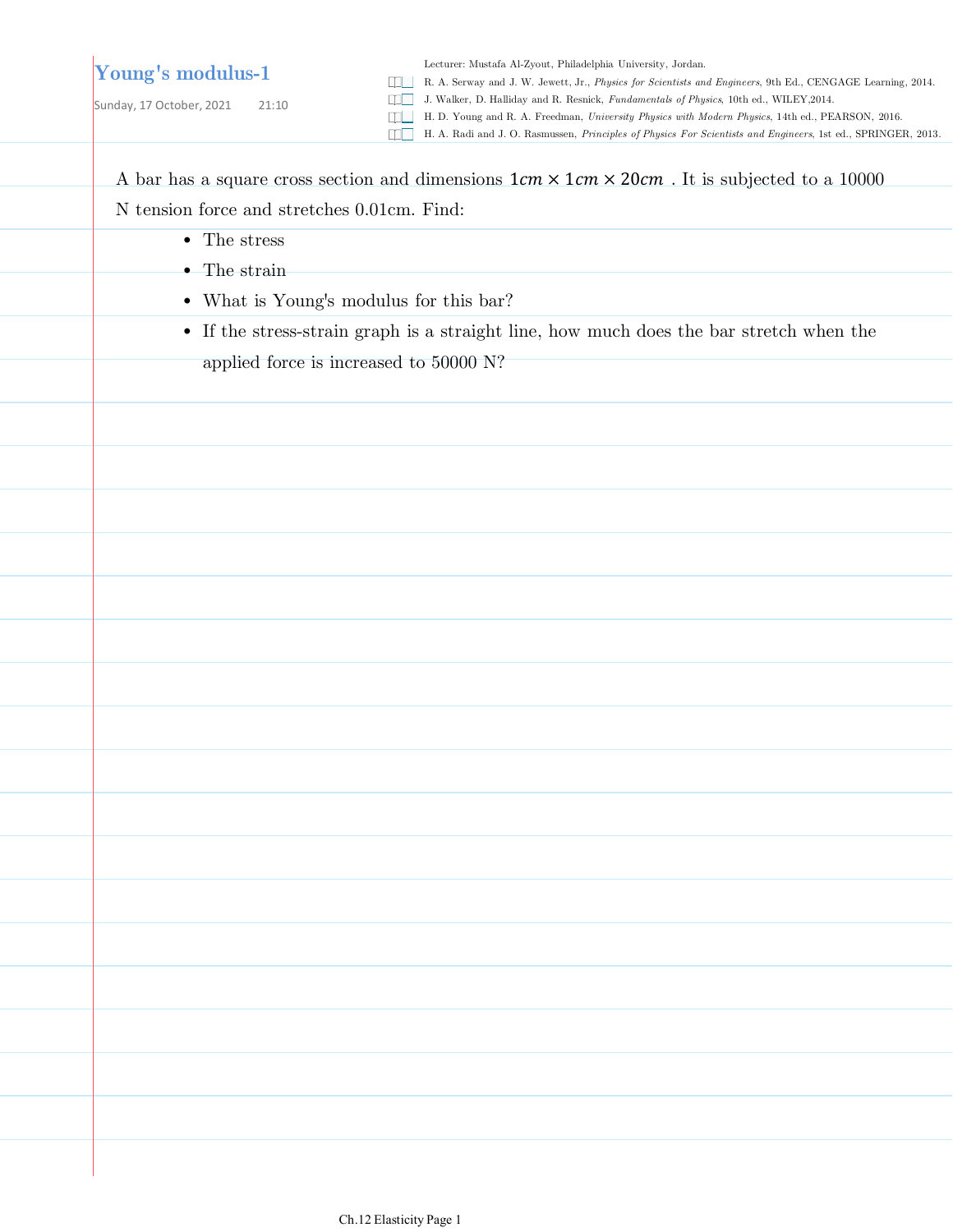# **Young's modulus-2**

Sunday, 17 October, 2021 21:10

Lecturer: Mustafa Al-Zyout, Philadelphia University, Jordan.

R. A. Serway and J. W. Jewett, Jr., *Physics for Scientists and Engineers*, 9th Ed., CENGAGE Learning, 2014.

J. Walker, D. Halliday and R. Resnick, *Fundamentals of Physics*, 10th ed., WILEY,2014.

H. D. Young and R. A. Freedman, *University Physics with Modern Physics*, 14th ed., PEARSON, 2016.

H. A. Radi and J. O. Rasmussen, *Principles of Physics For Scientists and Engineers*, 1st ed., SPRINGER, 2013.

If the minimum cross-sectional area of the femur of a human adult is  $6\times10^{-4}$  m<sup>2</sup>,

• What is the compression load at which fracture occurs?

 $(\sigma_{\text{bone}} = 17 \times 10^7 \text{ N/m}^2)$ ,  $(Y_{\text{bone}} = 9 \times 10^9 \text{ N/m}^2)$ 

Assuming the stress-strain relationship is liner until fracture, find the strain at •

which the fracture occurs.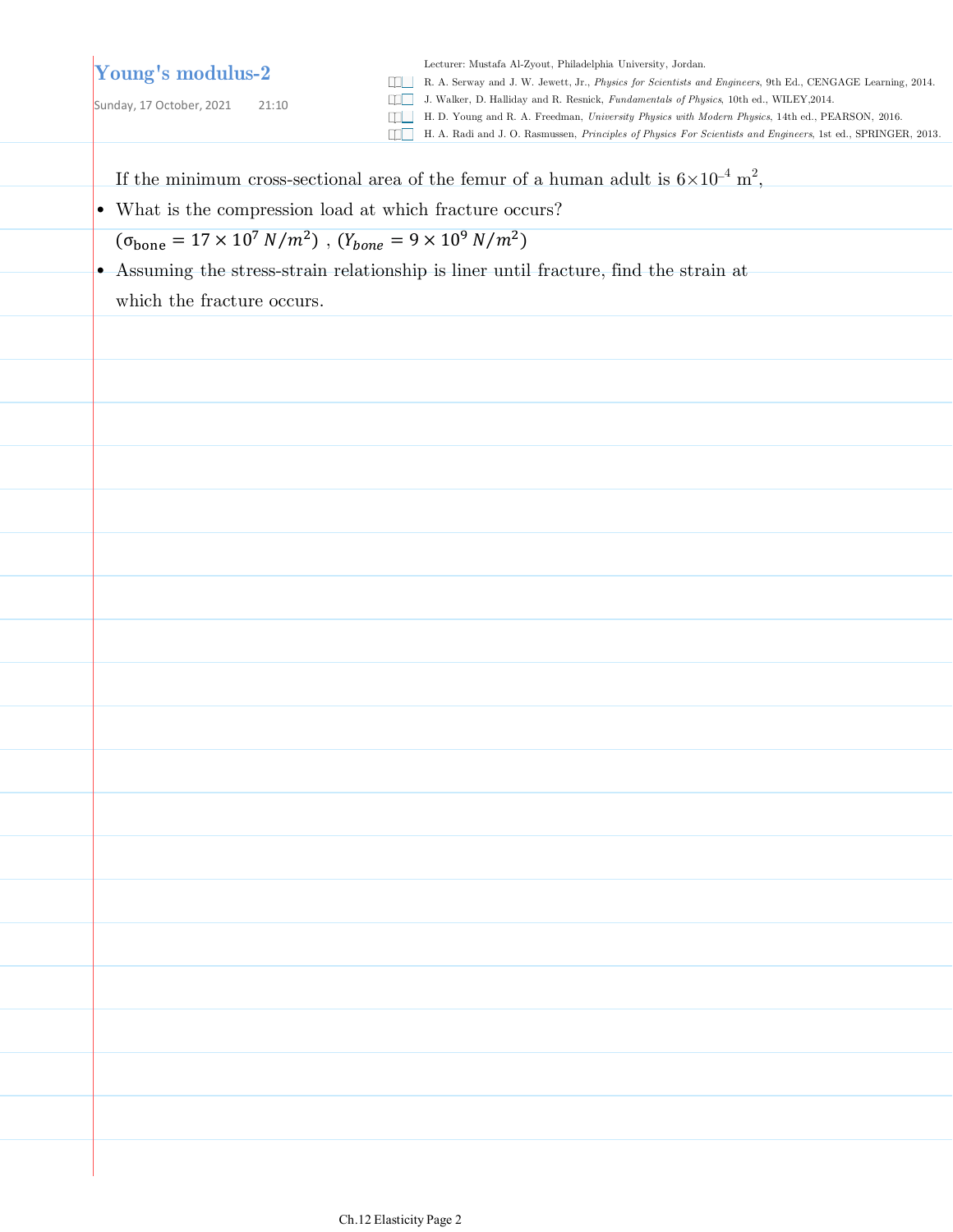# **Shear modulus-1**

Sunday, 17 October, 2021 21:10

Lecturer: Mustafa Al-Zyout, Philadelphia University, Jordan.

R. A. Serway and J. W. Jewett, Jr., *Physics for Scientists and Engineers*, 9th Ed., CENGAGE Learning, 2014.

J. Walker, D. Halliday and R. Resnick, *Fundamentals of Physics*, 10th ed., WILEY,2014.

- H. D. Young and R. A. Freedman, *University Physics with Modern Physics*, 14th ed., PEARSON, 2016.
- H. A. Radi and J. O. Rasmussen, *Principles of Physics For Scientists and Engineers*, 1st ed., SPRINGER, 2013.

| Assume that the rod in the figure shown has a cross-sectional                 |                        |  |
|-------------------------------------------------------------------------------|------------------------|--|
| area $A = 2 \times 10^{-3} m^2$ , length $h = 1m$ , and is made of brass with | $\Delta x$             |  |
| a shear modulus $S = 36 \times 10^9 N/m^2$ . How large should the shear       |                        |  |
| force exerted on each edge of the rod be if the displacement $\Delta x$ is    | $F_{\rm u}$            |  |
| $0.02$ cm?                                                                    | <b>Linear shearing</b> |  |
|                                                                               |                        |  |
|                                                                               |                        |  |
|                                                                               |                        |  |
|                                                                               |                        |  |
|                                                                               |                        |  |
|                                                                               |                        |  |
|                                                                               |                        |  |
|                                                                               |                        |  |
|                                                                               |                        |  |
|                                                                               |                        |  |
|                                                                               |                        |  |
|                                                                               |                        |  |
|                                                                               |                        |  |
|                                                                               |                        |  |
|                                                                               |                        |  |
|                                                                               |                        |  |
|                                                                               |                        |  |
|                                                                               |                        |  |
|                                                                               |                        |  |
|                                                                               |                        |  |
|                                                                               |                        |  |
|                                                                               |                        |  |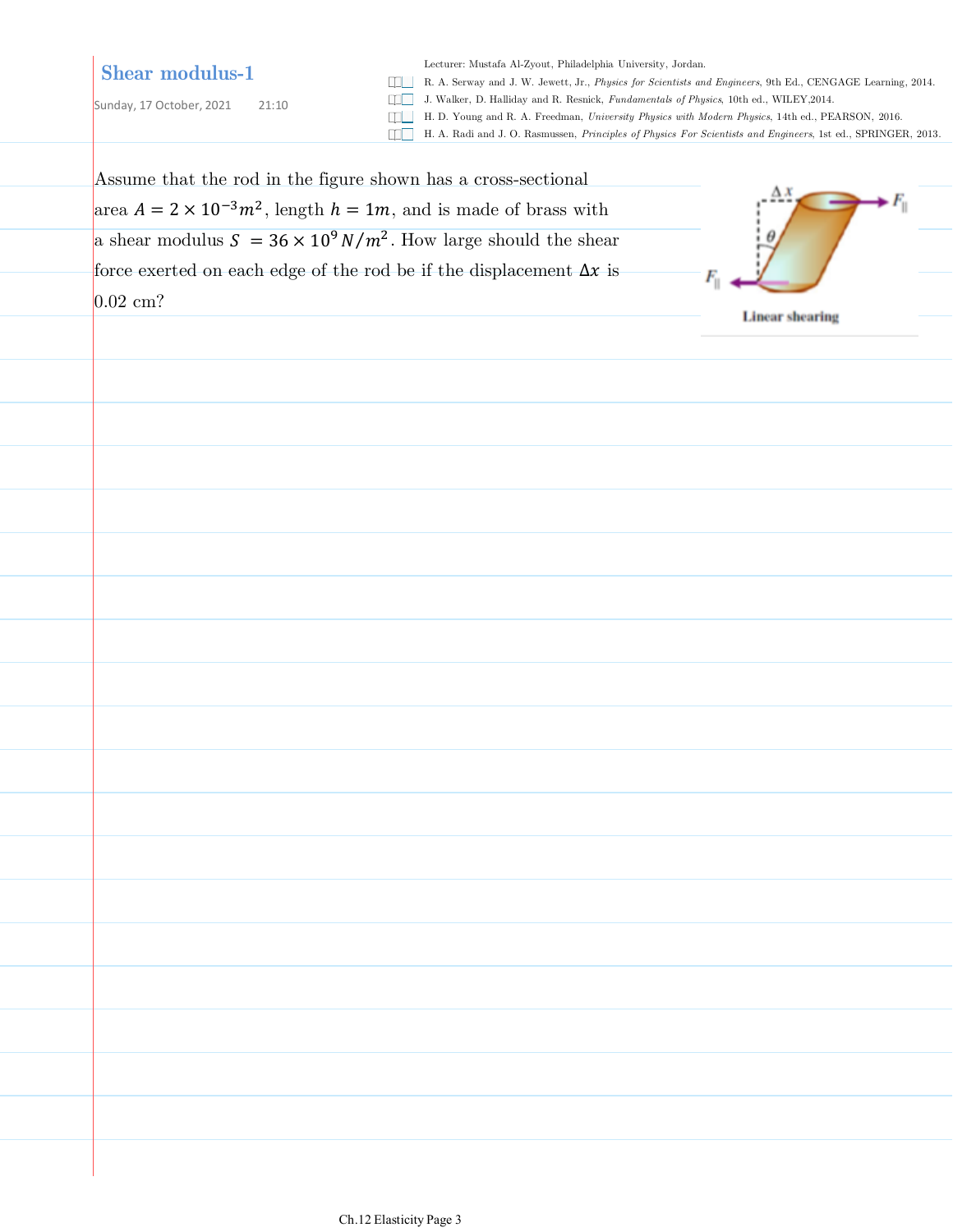### **Shear modulus-2**

Sunday, 17 October, 2021 21:10

Lecturer: Mustafa Al-Zyout, Philadelphia University, Jordan.

R. A. Serway and J. W. Jewett, Jr., *Physics for Scientists and Engineers*, 9th Ed., CENGAGE Learning, 2014.

J. Walker, D. Halliday and R. Resnick, *Fundamentals of Physics*, 10th ed., WILEY,2014.

H. D. Young and R. A. Freedman, *University Physics with Modern Physics*, 14th ed., PEARSON, 2016.

H. A. Radi and J. O. Rasmussen, *Principles of Physics For Scientists and Engineers*, 1st ed., SPRINGER, 2013.

A skyscraper has an outer skin of brick-faced concrete panels attached to a structural frame by steel pins. Each pin is a cylinder of radius 0.01m and supports a mass of 1000kg.

- What is the shear stress on a pin? (for steel  $S = 8.4 \times 10^{10} \; N/m^2$ )
- What is the shear strain?